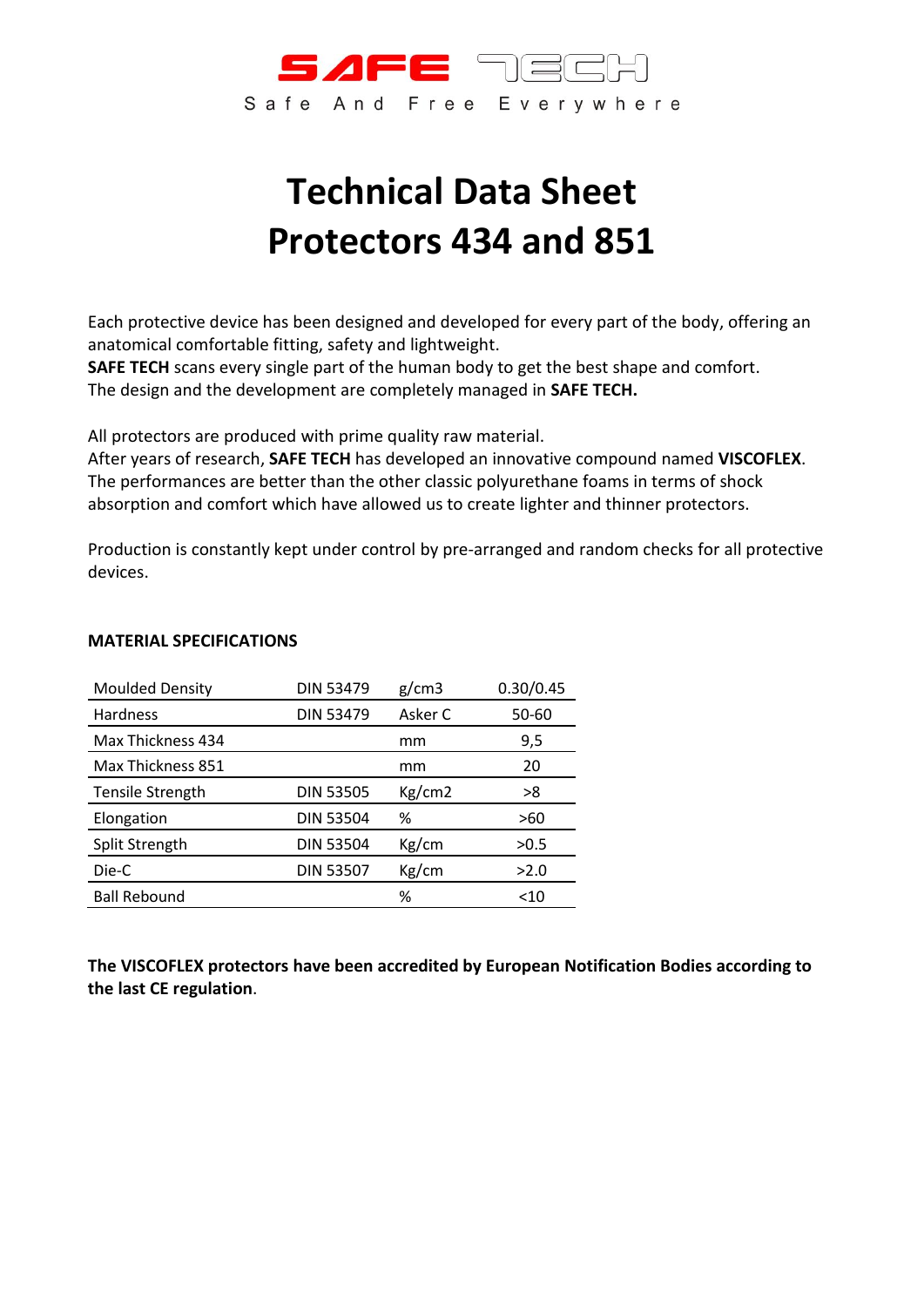

# **EU DECLARATION OF CONFORMITY**

**II Category Personal Protective Equipment (PPE) EU Regulation 2016/425**

### **SAFE TECH SRL**

Via Sandri, 64 - 36070 Trissino (VI) Italy Tel. +39 0445 962397 - Fax +39 0445 962397 - info@safe-tech.it

#### **DECLARES**

under his sole responsibility that the PPE described hereafter:

| Protector $434$ |  | "S/E/K" (Shoulder/Elbow/Knee) type A | EN1621-1:2012 level 2 |
|-----------------|--|--------------------------------------|-----------------------|
|-----------------|--|--------------------------------------|-----------------------|

**has undergone the EU-type examination conformity assessment procedure (Module B)** 

**performed by the Notified Body SATRA Technology Europe Limited** Notified body n. 2777 Bracetown Business Park, Clonee, D15YN2P, Republic of Ireland

**which has issued the EU Type Examination Certificate No. 2777/12916-01/E00-00 and is I in conformity with the safety and health requirements of the EU Regulation 2016/425 Annex II** 

Trissino, 20<sup>th</sup> July 2019



 *Maurizio Destro - Responsabile Tecnico*